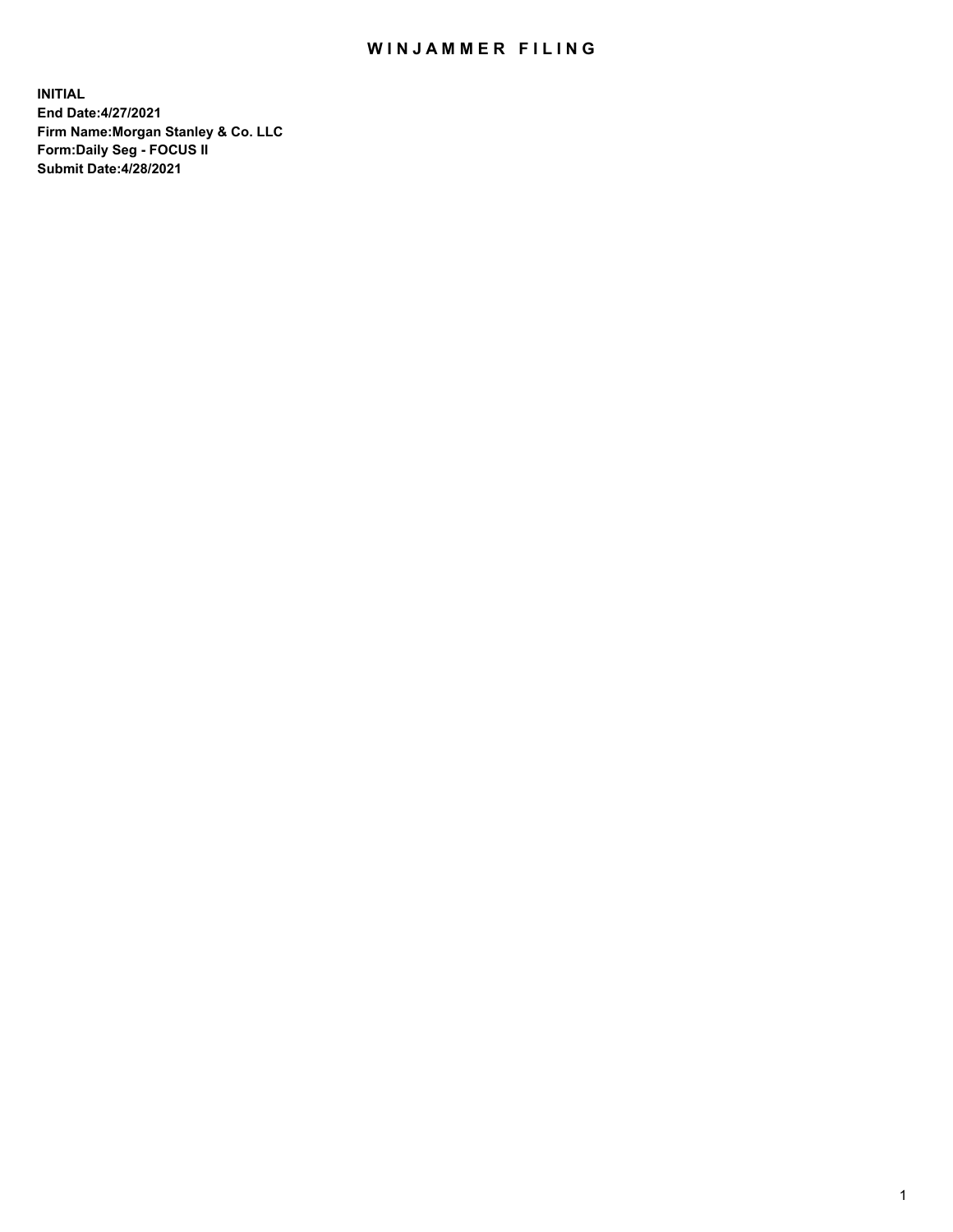**INITIAL End Date:4/27/2021 Firm Name:Morgan Stanley & Co. LLC Form:Daily Seg - FOCUS II Submit Date:4/28/2021 Daily Segregation - Cover Page**

| Name of Company                                                                                                                                                                                                                                                                                                               | Morgan Stanley & Co. LLC                        |
|-------------------------------------------------------------------------------------------------------------------------------------------------------------------------------------------------------------------------------------------------------------------------------------------------------------------------------|-------------------------------------------------|
| <b>Contact Name</b>                                                                                                                                                                                                                                                                                                           | <b>Ikram Shah</b>                               |
| <b>Contact Phone Number</b>                                                                                                                                                                                                                                                                                                   | 212-276-0963                                    |
| <b>Contact Email Address</b>                                                                                                                                                                                                                                                                                                  | Ikram.shah@morganstanley.com                    |
| FCM's Customer Segregated Funds Residual Interest Target (choose one):<br>a. Minimum dollar amount: ; or<br>b. Minimum percentage of customer segregated funds required:% ; or<br>c. Dollar amount range between: and; or<br>d. Percentage range of customer segregated funds required between:% and%.                        | 235,000,000<br><u>0</u><br>0 Q<br>0 Q           |
| FCM's Customer Secured Amount Funds Residual Interest Target (choose one):<br>a. Minimum dollar amount: ; or<br>b. Minimum percentage of customer secured funds required:%; or<br>c. Dollar amount range between: and; or<br>d. Percentage range of customer secured funds required between: % and %.                         | 140,000,000<br><u>0</u><br><u>0 0</u><br>0 Q    |
| FCM's Cleared Swaps Customer Collateral Residual Interest Target (choose one):<br>a. Minimum dollar amount: ; or<br>b. Minimum percentage of cleared swaps customer collateral required:%; or<br>c. Dollar amount range between: and; or<br>d. Percentage range of cleared swaps customer collateral required between:% and%. | 92,000,000<br><u>0</u><br>0 Q<br>0 <sub>0</sub> |

Attach supporting documents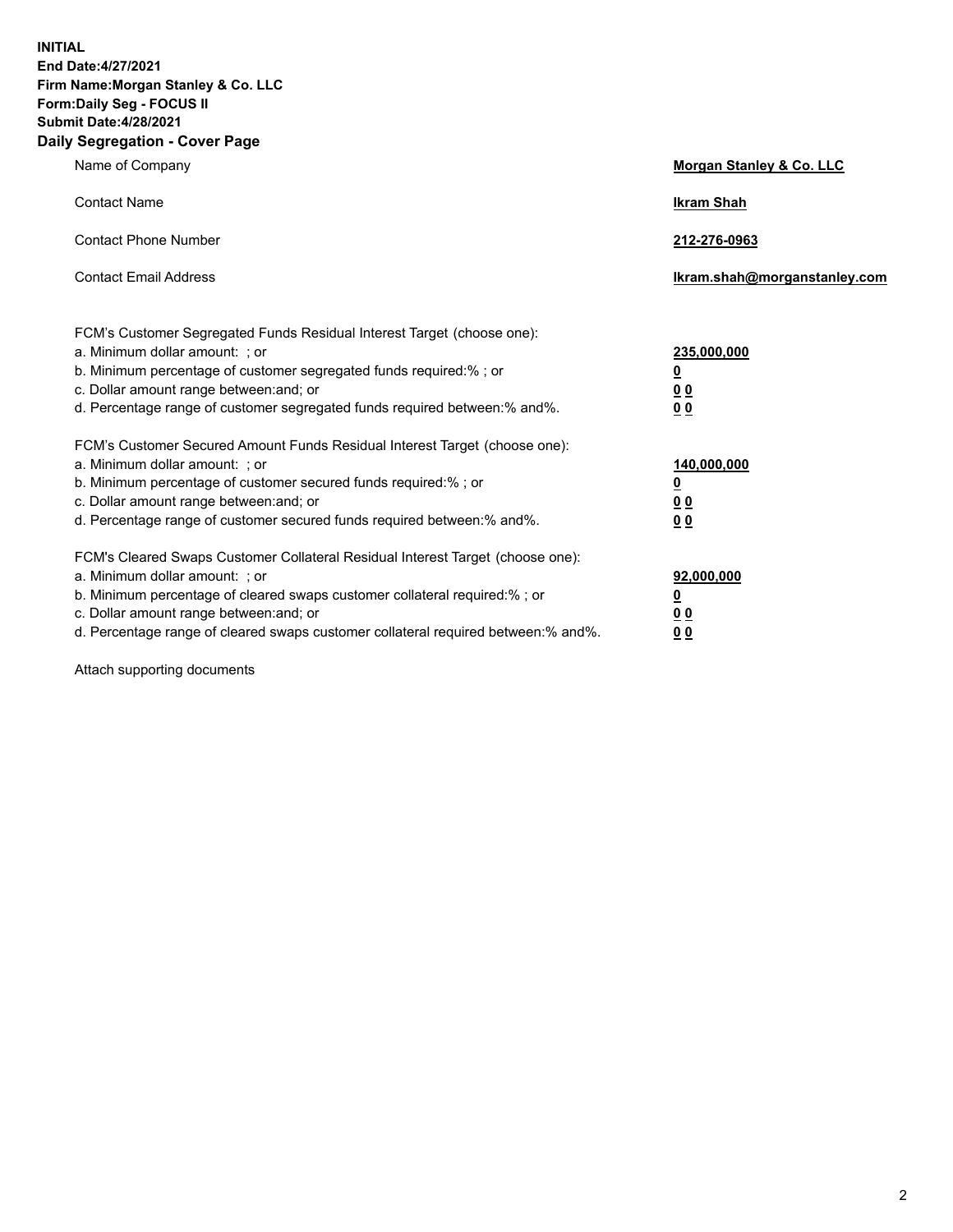## **INITIAL End Date:4/27/2021 Firm Name:Morgan Stanley & Co. LLC Form:Daily Seg - FOCUS II Submit Date:4/28/2021**

## **Daily Segregation - Secured Amounts**

|    | Foreign Futures and Foreign Options Secured Amounts                                               |                                         |
|----|---------------------------------------------------------------------------------------------------|-----------------------------------------|
|    | Amount required to be set aside pursuant to law, rule or regulation of a foreign                  | $0$ [7305]                              |
|    | government or a rule of a self-regulatory organization authorized thereunder                      |                                         |
| 1. | Net ledger balance - Foreign Futures and Foreign Option Trading - All Customers                   |                                         |
|    | A. Cash                                                                                           | 4,531,992,199 [7315]                    |
|    | B. Securities (at market)                                                                         | 2,189,308,579 [7317]                    |
| 2. | Net unrealized profit (loss) in open futures contracts traded on a foreign board of trade         | 864, 546, 189 [7325]                    |
| 3. | Exchange traded options                                                                           |                                         |
|    | a. Market value of open option contracts purchased on a foreign board of trade                    | 29,140,528 [7335]                       |
|    | b. Market value of open contracts granted (sold) on a foreign board of trade                      | -25,412,610 [7337]                      |
| 4. | Net equity (deficit) (add lines 1. 2. and 3.)                                                     | 7,589,574,885 [7345]                    |
| 5. | Account liquidating to a deficit and account with a debit balances - gross amount                 | 33,095,671 [7351]                       |
|    | Less: amount offset by customer owned securities                                                  | -32,806,877 [7352] 288,794 [7354]       |
| 6. | Amount required to be set aside as the secured amount - Net Liquidating Equity                    | 7,589,863,679 [7355]                    |
|    | Method (add lines 4 and 5)                                                                        |                                         |
| 7. | Greater of amount required to be set aside pursuant to foreign jurisdiction (above) or line<br>6. | 7,589,863,679 [7360]                    |
|    | FUNDS DEPOSITED IN SEPARATE REGULATION 30.7 ACCOUNTS                                              |                                         |
| 1. | Cash in banks                                                                                     |                                         |
|    | A. Banks located in the United States                                                             | 679,702,073 [7500]                      |
|    | B. Other banks qualified under Regulation 30.7                                                    | 461,394,204 [7520] 1,141,096,277        |
|    |                                                                                                   | [7530]                                  |
| 2. | <b>Securities</b>                                                                                 |                                         |
|    | A. In safekeeping with banks located in the United States                                         | 540,197,822 [7540]                      |
|    | B. In safekeeping with other banks qualified under Regulation 30.7                                | 44,929,642 [7560] 585,127,464<br>[7570] |
| 3. | Equities with registered futures commission merchants                                             |                                         |
|    | A. Cash                                                                                           | 19,996,422 [7580]                       |
|    | <b>B.</b> Securities                                                                              | $0$ [7590]                              |
|    | C. Unrealized gain (loss) on open futures contracts                                               | -1,755,949 [7600]                       |
|    | D. Value of long option contracts                                                                 | $0$ [7610]                              |
|    | E. Value of short option contracts                                                                | 0 [7615] 18,240,473 [7620]              |
| 4. | Amounts held by clearing organizations of foreign boards of trade                                 |                                         |
|    | A. Cash                                                                                           | $0$ [7640]                              |
|    | <b>B.</b> Securities                                                                              | $0$ [7650]                              |
|    | C. Amount due to (from) clearing organization - daily variation                                   | $0$ [7660]                              |
|    | D. Value of long option contracts                                                                 | $0$ [7670]                              |
|    | E. Value of short option contracts                                                                | 0 [7675] 0 [7680]                       |
| 5. | Amounts held by members of foreign boards of trade                                                |                                         |
|    | A. Cash                                                                                           | 3,587,909,414 [7700]                    |
|    | <b>B.</b> Securities                                                                              | 1,604,181,115 [7710]                    |
|    | C. Unrealized gain (loss) on open futures contracts                                               | 866,302,138 [7720]                      |
|    | D. Value of long option contracts                                                                 | 29,140,528 [7730]                       |
|    | E. Value of short option contracts                                                                | -25,412,610 [7735] 6,062,120,585        |
|    |                                                                                                   | [7740]                                  |
| 6. | Amounts with other depositories designated by a foreign board of trade                            | $0$ [7760]                              |
| 7. | Segregated funds on hand                                                                          | $0$ [7765]                              |
| 8. | Total funds in separate section 30.7 accounts                                                     | 7,806,584,799 [7770]                    |
| 9. | Excess (deficiency) Set Aside for Secured Amount (subtract line 7 Secured Statement               | 216,721,120 [7380]                      |
|    | Page 1 from Line 8)                                                                               |                                         |

- 10. Management Target Amount for Excess funds in separate section 30.7 accounts **140,000,000** [7780]
- 11. Excess (deficiency) funds in separate 30.7 accounts over (under) Management Target **76,721,120** [7785]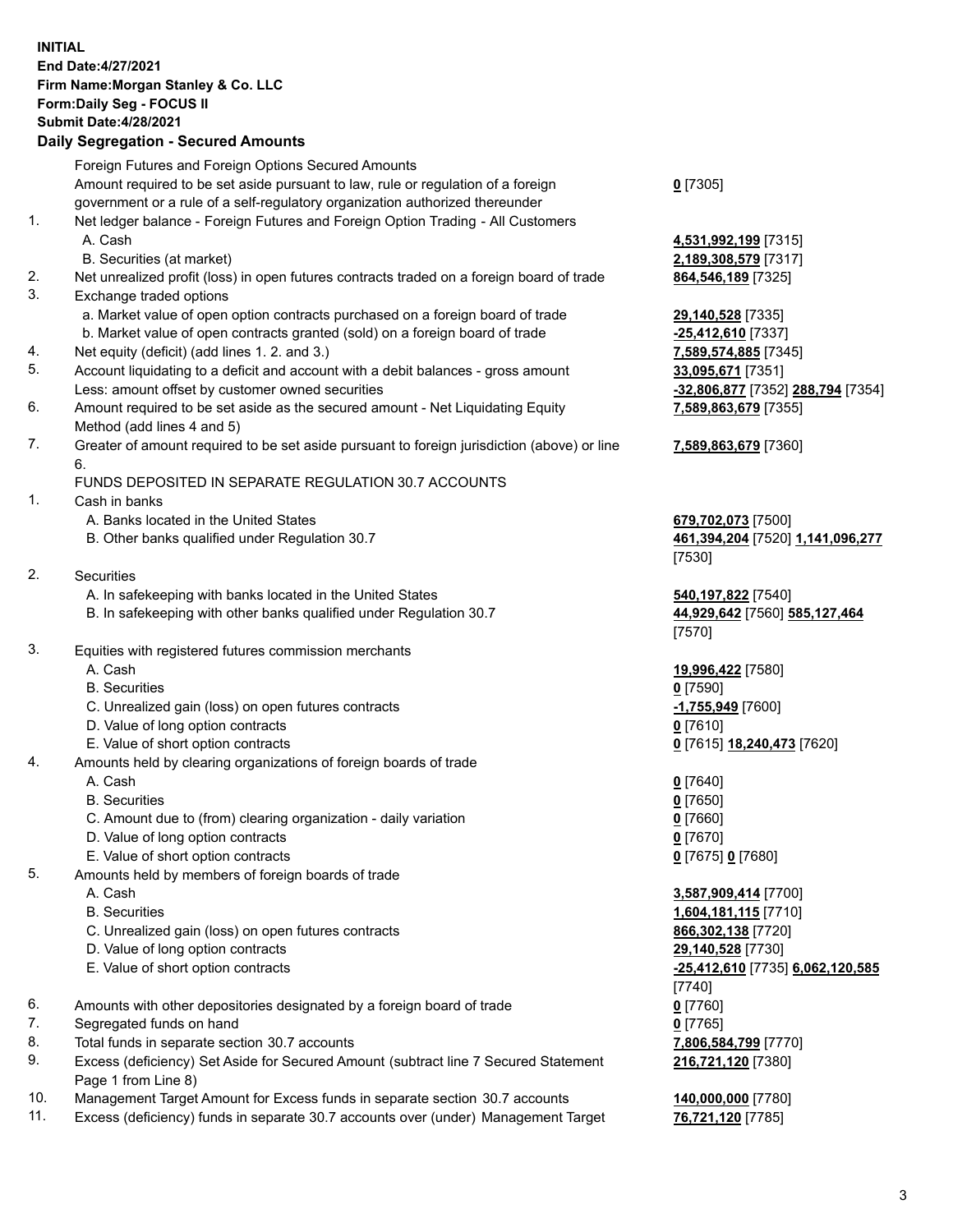**INITIAL End Date:4/27/2021 Firm Name:Morgan Stanley & Co. LLC Form:Daily Seg - FOCUS II Submit Date:4/28/2021 Daily Segregation - Segregation Statement** SEGREGATION REQUIREMENTS(Section 4d(2) of the CEAct) 1. Net ledger balance A. Cash **13,294,634,151** [7010] B. Securities (at market) **7,888,349,342** [7020] 2. Net unrealized profit (loss) in open futures contracts traded on a contract market **3,993,625,103** [7030] 3. Exchange traded options A. Add market value of open option contracts purchased on a contract market **823,742,598** [7032] B. Deduct market value of open option contracts granted (sold) on a contract market **-356,032,274** [7033] 4. Net equity (deficit) (add lines 1, 2 and 3) **25,644,318,920** [7040] 5. Accounts liquidating to a deficit and accounts with debit balances - gross amount **354,690,953** [7045] Less: amount offset by customer securities **-353,129,131** [7047] **1,561,822** [7050] 6. Amount required to be segregated (add lines 4 and 5) **25,645,880,742** [7060] FUNDS IN SEGREGATED ACCOUNTS 7. Deposited in segregated funds bank accounts A. Cash **3,923,834,336** [7070] B. Securities representing investments of customers' funds (at market) **0** [7080] C. Securities held for particular customers or option customers in lieu of cash (at market) **1,701,863,776** [7090] 8. Margins on deposit with derivatives clearing organizations of contract markets A. Cash **13,958,155,401** [7100] B. Securities representing investments of customers' funds (at market) **0** [7110] C. Securities held for particular customers or option customers in lieu of cash (at market) **6,186,485,566** [7120] 9. Net settlement from (to) derivatives clearing organizations of contract markets **-214,184,972** [7130] 10. Exchange traded options A. Value of open long option contracts **823,742,598** [7132] B. Value of open short option contracts **and the set of our original contracts -356,032,274** [7133] 11. Net equities with other FCMs A. Net liquidating equity **9,161,970** [7140] B. Securities representing investments of customers' funds (at market) **0** [7160] C. Securities held for particular customers or option customers in lieu of cash (at market) **0** [7170] 12. Segregated funds on hand **0** [7150] 13. Total amount in segregation (add lines 7 through 12) **26,033,026,401** [7180] 14. Excess (deficiency) funds in segregation (subtract line 6 from line 13) **387,145,659** [7190] 15. Management Target Amount for Excess funds in segregation **235,000,000** [7194]

16. Excess (deficiency) funds in segregation over (under) Management Target Amount Excess

4

**152,145,659** [7198]